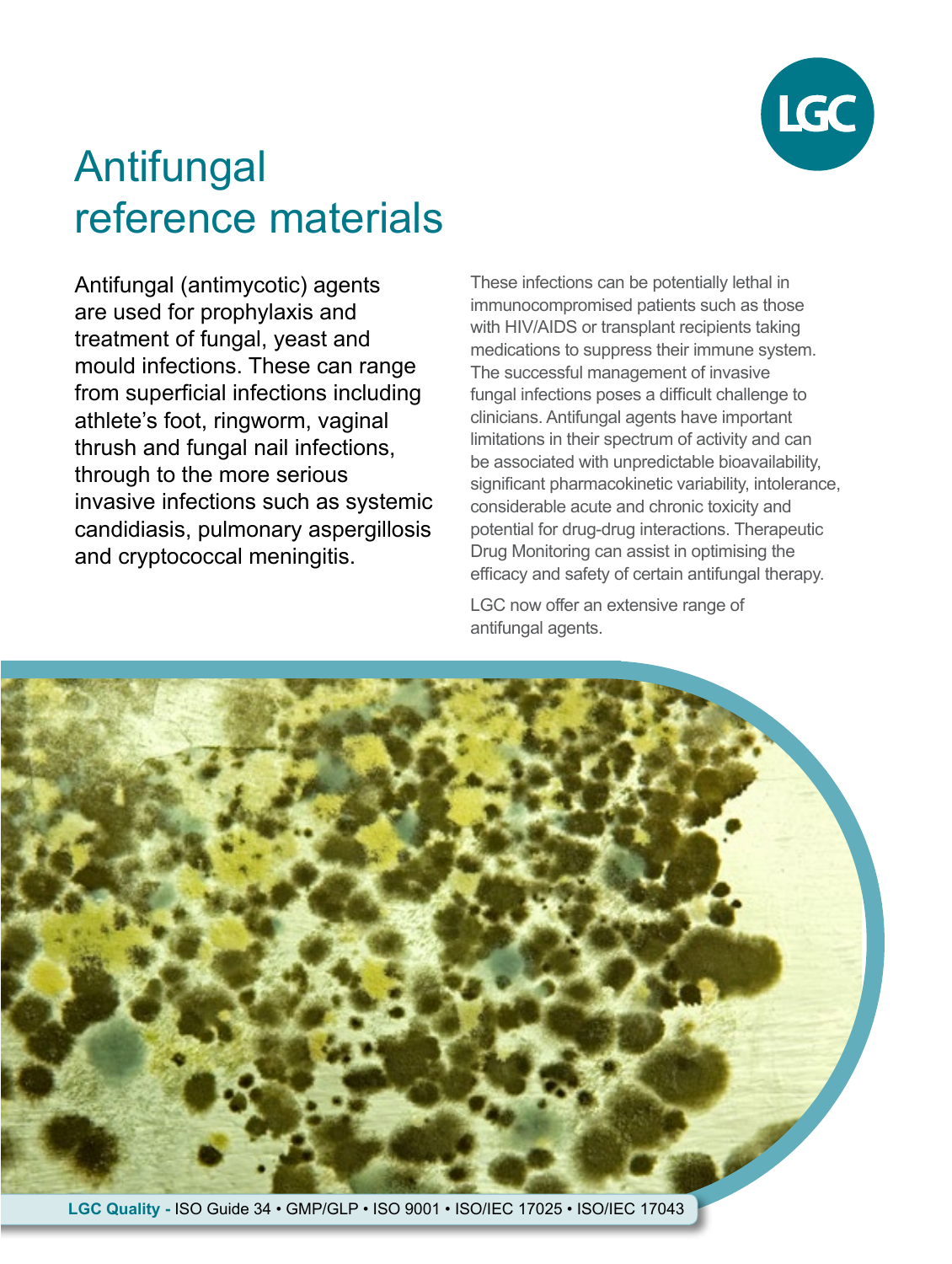## Reference materials

| <b>Product code</b> | <b>Description</b>            | Unit 1            | Unit 2          |
|---------------------|-------------------------------|-------------------|-----------------|
| <b>Imidazoles</b>   |                               |                   |                 |
| TRC-B690273         | <b>Butoconazole Nitrate</b>   | $10 \text{ mg}$   | 100 mg          |
| TRC-B690272         | Butoconazole (rac)-d5 Nitrate | 1 <sub>mg</sub>   | 10 mg           |
| LGCFOR0015.00       | Clotrimazole                  | 10 mg             |                 |
| TRC-C587402         | Clotrimazole-d5               | 1 <sub>mg</sub>   | 10 mg           |
| LGCFOR0524.00       | <b>Econazole Nitrate</b>      | 10 mg             |                 |
| TRC-F279250         | Fenticonazole Nitrate         | 100 mg            | 1 g             |
| LGCFOR0541.00       | Isoconazole Nitrate           | 10 mg             |                 |
| LGCFOR0145.00       | Ketoconazole                  | $10 \text{ mg}$   |                 |
| TRC-K186002         | Ketoconazole-d8               | 2.5 <sub>mg</sub> | 25 mg           |
| TRC-L174500         | Lanoconazole                  | $10 \text{ mg}$   | 100 mg          |
| TRC-L174502         | Lanoconazole-d3               | 1 <sub>mg</sub>   | $10 \text{ mg}$ |
| LGCFOR0074.00       | Miconazole                    | 10 mg             |                 |
| TRC-M342502         | Miconazole-d5 Nitrate         | 1 <sub>mg</sub>   | $10 \text{ mg}$ |
| TRC-0846800         | Oxiconazole Nitrate           | 10 mg             | 100 mg          |
| TRC-S278500         | Sertaconazole                 | 10 mg             | 100 mg          |
| TRC-S278502         | Sertaconazole-d6              | 1 <sub>mg</sub>   | $10 \text{ mg}$ |

| <b>Triazoles</b> |                          |                   |                  |
|------------------|--------------------------|-------------------|------------------|
| TRC-A511450      | Albaconazole             | 2.5 <sub>mg</sub> | 25 mg            |
| TRC-A511452      | Albaconazole-d3          | 1 <sub>mg</sub>   | $10 \text{ mg}$  |
| LGCFOR0235.00    | Fluconazole              | 10 mg             |                  |
| TRC-F421002      | Fluconazole-d4           | 1 <sub>mg</sub>   | 10 mg            |
| TRC-1777830      | Isavuconazole            | 1 <sub>mg</sub>   | $10 \, mg$       |
| TRC-1777832      | Isavuconazole-d4         | 1 <sub>mg</sub>   | 10 mg            |
| LGCFOR0258.00    | Itraconazole             | 10 mg             |                  |
| TRC-1937502      | Itraconazole-d5          | 1 <sub>mg</sub>   | $10 \text{ mg}$  |
| TRC-H943600      | Hydroxy Itraconazole     | 1 <sub>mg</sub>   | $10 \text{ mg}$  |
| TRC-H943602      | Hydroxy Itraconazole-d5  | 1 <sub>mg</sub>   | 10 mg            |
| TRC-H943603      | Hydroxy Itraconazole-d8  | 1 <sub>mg</sub>   | $10 \text{ mg}$  |
| TRC-K195000      | Keto Itraconazole        | 1 <sub>mg</sub>   | 10 mg            |
| TRC-P689600      | Posaconazole             | 1 <sub>mg</sub>   | 10 <sub>mg</sub> |
| TRC-P689602      | Posaconazole-d4          | 1 <sub>mg</sub>   | 10 <sub>mq</sub> |
| TRC-B288660      | O-Benzyl Posaconazole    | 1 <sub>mg</sub>   | 10 mg            |
| TRC-B288662      | O-Benzyl Posaconazole-d4 | 1 <sub>mg</sub>   | $10 \text{ mg}$  |
| TRC-R128000      | Ravuconazole             | 1 <sub>mg</sub>   | 10 mg            |
| TRC-R128002      | Ravuconazole-d4          | 1 <sub>mg</sub>   | $10 \text{ mg}$  |
| TRC-V760000      | Voriconazole             | 10 <sub>mg</sub>  | 100 mg           |
| TRC-V760002      | Voriconazole-d3          | 1 <sub>mg</sub>   | $10 \, mg$       |
| TRC-V760010      | Voriconazole N-Oxide     | 1 <sub>mg</sub>   | 10 mg            |
| TRC-V760012      | Voriconazole-d3 N-Oxide  | 0.5 <sub>mg</sub> | 5 mg             |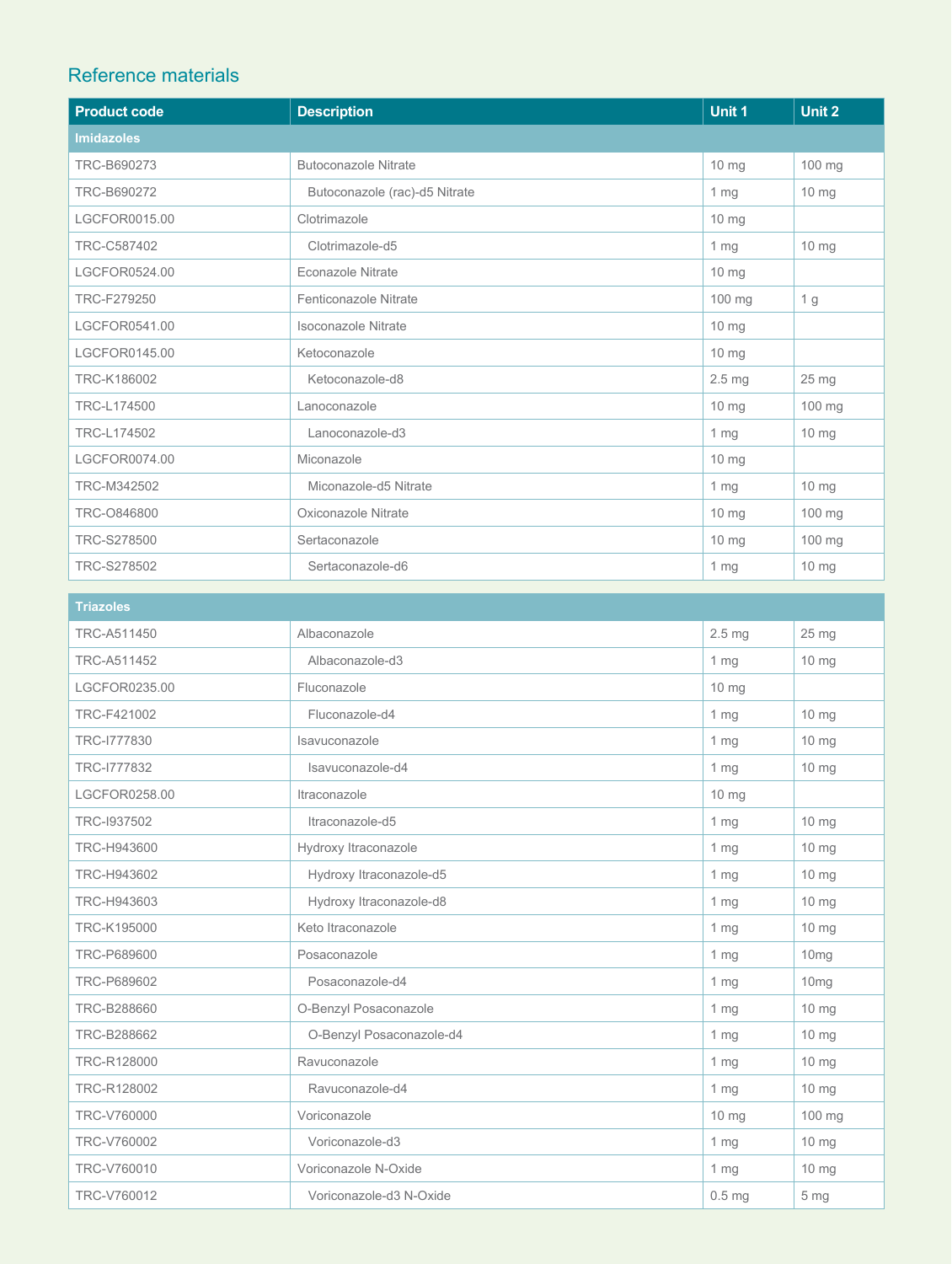| <b>Product code</b>                                    | <b>Description</b>               | Unit 1            | <b>Unit 2</b>    |
|--------------------------------------------------------|----------------------------------|-------------------|------------------|
| <b>Benzimidazoles</b>                                  |                                  |                   |                  |
| T344150                                                | Thiabendazole                    | 1 <sub>g</sub>    | 10 <sub>g</sub>  |
| T344152                                                | Thiabendazole-d4 (Major)         | 1 <sub>mg</sub>   | $10 \text{ mg}$  |
| Polyenes (ergosterol)                                  |                                  |                   |                  |
| TRC-A634250                                            | Amphotericin B                   | 500 mg            | 5 <sub>g</sub>   |
| TRC-A168310                                            | N-Acetyl Amphotericin B          | 2.5 mg            | 25 mg            |
| TRC-N379100                                            | Natamycin                        | 25 <sub>mg</sub>  | 250 mg           |
| TRC-N926000                                            | Nystatin, >70%                   | $10 \text{ mg}$   | 100 mg           |
| Allylamines (sequalene monoxygenase inhibitors)        |                                  |                   |                  |
|                                                        |                                  |                   |                  |
| TRC-B690195                                            | Butenafine Hydrochloride         | 1 <sub>g</sub>    | $10 \text{ mg}$  |
| TRC-N213100                                            | Naftifine Hydrochloride          | 50 mg             | 500 mg           |
| TRC-N213102                                            | Naftifine-d3 Hydrochloride       | 1 <sub>mg</sub>   | $10 \, mg$       |
| LGCFOR0696.00                                          | Terbinafine Hydrochloride        | 10 mg             |                  |
| TRC-C182600                                            | Carboxy Terbinafine              | 1 <sub>mg</sub>   | $10 \text{ mg}$  |
| TRC-C182602                                            | Carboxy Terbinafine-d7           | 2.5 <sub>mg</sub> | $25 \mathrm{mg}$ |
| TRC-C182610                                            | Carboxy Terbinafine Methyl Ester | 5 <sub>mg</sub>   | 50 mg            |
| TRC-D294300                                            | N-Desmethyl Terbinafine          | 1 <sub>mg</sub>   | 10 mg            |
| TRC-D294302                                            | N-Desmethyl Terbinafine-d7       | 2.5 <sub>mg</sub> | 25 <sub>mg</sub> |
| Echinocandins (ß-glucan synthase inhibitors)           |                                  |                   |                  |
| TRC-M342350                                            | Micafungin                       | 50 mg             |                  |
| TRC-C184900                                            | Caspofungin Acetate              | 50 mg             |                  |
|                                                        |                                  |                   |                  |
| Pyrimidine analogues (thymidylate synthase inhibitors) |                                  |                   |                  |
| TRC-F589000                                            | 5-Fluoro Cytosine (Flucytosine)  | 2.5 <sub>g</sub>  | 25 <sub>g</sub>  |
| <b>Mitotic inhibitors</b>                              |                                  |                   |                  |
| LGCFOR0582.00                                          | Griseofulvin                     | 10mg              |                  |

# Matrix materials

| <b>Product code</b>                          | <b>Description</b>                             | Pack size |
|----------------------------------------------|------------------------------------------------|-----------|
| Plasma calibrators lyophilised               |                                                |           |
| Antimycotics ClinCal <sup>®</sup> Calibrator | Itraconazole, Hydroxy-itraconazole (Level 0-4) | 5x1x1ml   |
|                                              |                                                |           |
| <b>Plasma control lyophilised</b>            |                                                |           |
| Antimycotics ClinChek <sup>®</sup> Control   | Itraconazole, Hydroxy-itraconazole (Tri-level) | 3x2x1ml   |

*Note: Please contact your local office for actual drug concentrations in the matrix materials as they may vary batch to batch.*